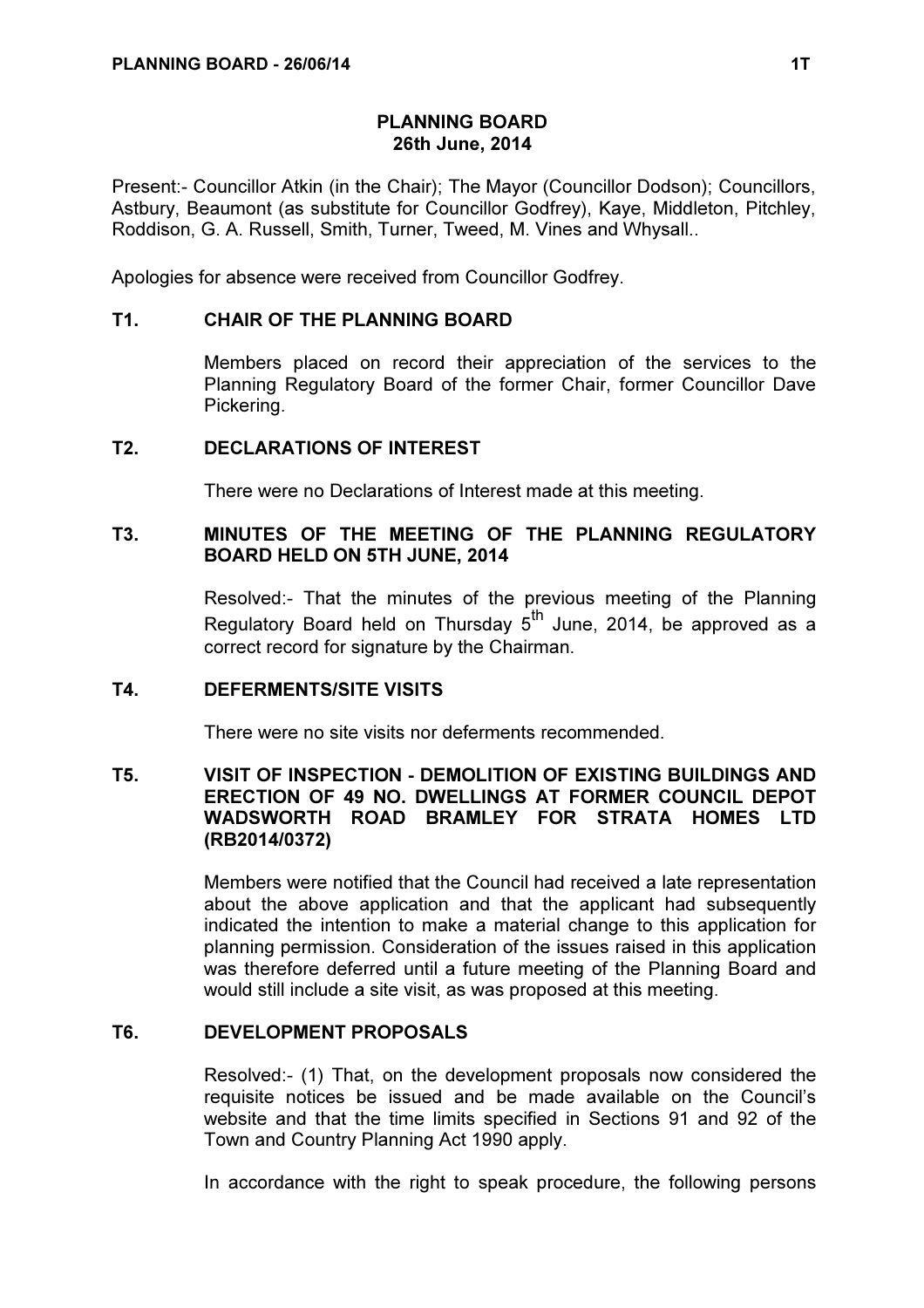attended the meeting and spoke about the applications below:-

Demolition of existing warehouse and erection of A1 retail units with mezzanine floors (13,548 square metres gross external floor area) with associated car parking and landscaping (amendment to RB2012/1615) at Alba/UPS Warehouse, Cortonwood Drive, Brampton Bierlow for Helical Retail Ltd. (RB2014/0612)

Mrs. K. Samokhvalova (representative of the applicant)

(2) That applications RB2014/0456, RB2014/0469, RB2014/0495 and RB2014/0610 be granted for the reasons adopted by Members at the meeting and subject to the relevant conditions listed in the submitted report.

(3) That application RB2014/0150 be granted for the reasons adopted by Members at the meeting and subject to the relevant conditions listed in the submitted report and to amendments to the following conditions, as now reported to the Board, in order to exclude the element of demolition from this application and to update the submitted plan numbers:-

### Conditions numbered:-

04

Prior to the commencement of construction works of the building hereby approved samples or details of the materials to be used in the construction of the external surfaces of the development hereby permitted have been submitted to and approved in writing by the Local Planning Authority and the development shall be carried out in accordance with the approved details.

#### 05

Prior to the commencement of construction works of the building hereby approved details shall be submitted to and approved in writing by the Local Planning Authority indicating the positions, design, materials and type of boundary treatment to be erected. The boundary treatment shall be completed before the development is brought into use.

#### 13

Prior to the commencement of construction works of the building hereby approved details of the proposed access works in A633 Rotherham Road, indicated in draft form on plan reference 11/311/TR/002/RevA have been submitted to and approved by the LPA and the development shall not be brought into use until the approved details have been implemented.

#### 14

Prior to the commencement of construction works of the building hereby approved, details of a bus shelter in Rotherham Road fronting the application site and associated works to QBC standards shall be submitted to and approved by the Council and the approved details shall be implemented prior to the development being brought into use.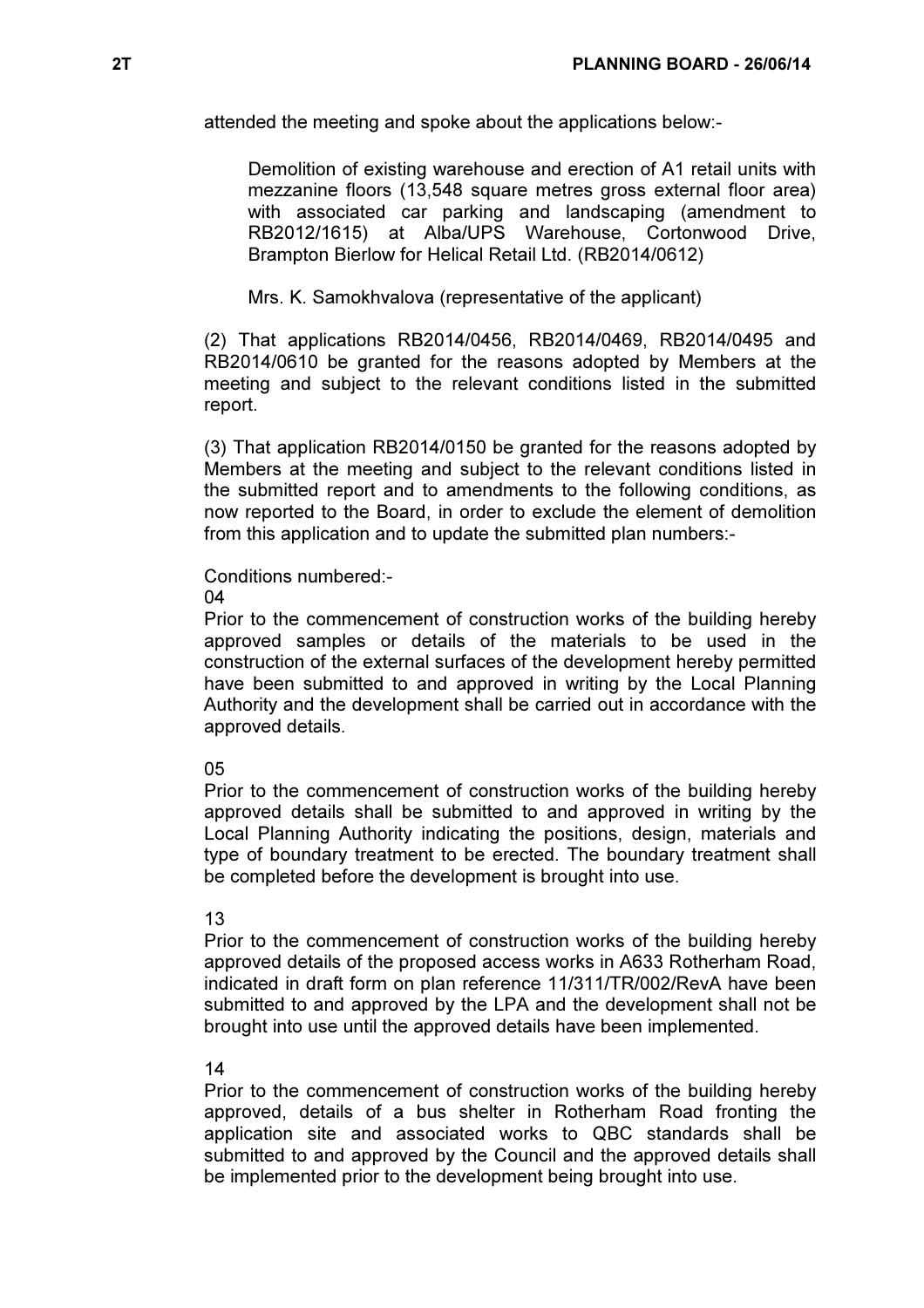# 15

The development permitted by this planning permission shall be carried out in accordance with the approved Flood Risk Assessment (FRA) March 2014/2031/FR/RevC/BJB Consulting and surface water drainage assessment by Eastwood & Partners dated March14 and the following mitigation measures detailed within these documents:

1. Limiting the surface water run-off generated by the development so that it will reduce the run-off from the undeveloped site and decreases the risk of flooding off-site. A minimum of a 30% reduction in peak discharge must be achieved.

2. Finished floor levels are set no lower than 25.00m above Ordnance Datum (AOD).

The mitigation measures shall be fully implemented prior to occupation and subsequently in accordance with the timing / phasing arrangements embodied within the scheme, or within any other period as may subsequently be agreed, in writing, by the local planning authority.

# 23

Prior to the commencement of construction works of the building hereby approved details of the proposed means of disposal of foul and surface water drainage, including details of any balancing works and off-site works, shall have been submitted to and approved by the Local Planning Authority in writing. The development shall thereafter be carried out in accordance with the approved details.

### 25

Landscaping of the site as shown on the approved plan (Landscape General Arrangement drawing no. 459-001I or latest revision) shall be carried out during the first available planting season after commencement of the development. Any plants or trees which within a period of 5 years from completion of planting die, are removed or damaged, or that fail to thrive shall be replaced within the next planting season. Assessment of requirements for replacement planting shall be carried out on an annual basis in September of each year and any defective work or materials discovered shall be rectified before 31st December of that year.

### 33

Subject to the findings of the report in condition 29, gas protection measures may need to be provided in the new building. If necessary details of the gas protection membranes to be used shall be submitted to and approved in writing to the Local Planning Authority prior to the commencement of construction works of the building hereby approved. The approved gas protection measures shall be incorporated into the development.

### 35

Subject to the findings of the report in condition 29, prior to the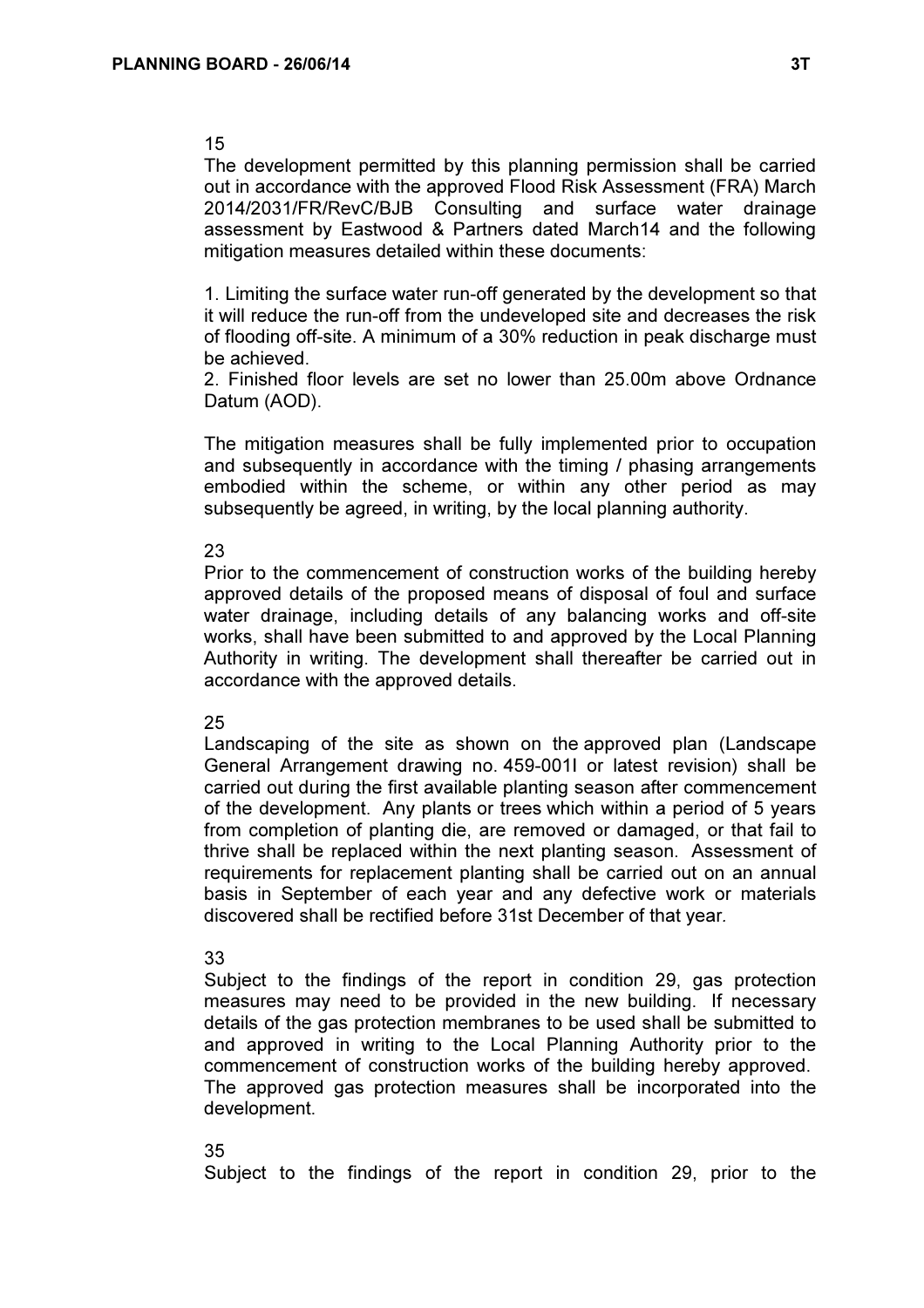commencement of construction works of the building hereby approved details of the design sulphate classification and the corresponding aggressive chemical environment to be used in all made ground areas of the site shall be submitted to and approved in writing by the Local Planning Authority. The approved details shall be implemented on site.

(4) That application RB2014/0489 be granted for the reasons adopted by Members at the meeting and subject to the relevant conditions listed in the submitted report and, exceptionally in this case, the Applicant be informed that the Planning Board is unlikely to consider favourably any future applications for extension to the terms of a temporary planning permission.

(5) That, further to Minute No. T58 of the meeting of the Planning Board held on 21st November, 2013, with regard to application RB2014/0612:-

(a) the Council shall enter into an agreement with the developer under Section 106 of the Town and Country Planning Act 1990 for the purposes of securing the following the provision of a contribution of £154,845 towards highway improvements within the Barnsley Local Authority area specifically for improvements to the Cortonwood, Wath Road and Broomhill roundabouts;

(b) consequent upon the satisfactory signing of such an agreement, referred to at (a) above, the Council resolves to grant permission for the proposed development subject to the conditions set out in the submitted report and subject to:-

(i) amendments to the conditions listed below:-

### 03

Notwithstanding the provision of the Town and Country Planning (Use Classes) Order 1987 (as amended) none of the retail premises (Use Class A1) hereby permitted shall be used primarily for the sale of food.

# 05

Development shall not begin until details of a Zebra crossing in the approximate position shown on Plan 6 'Location of Proposed Zebra Crossing' in the Transport Statement have been submitted and approved in writing by the local planning authority. The approved details shall be implemented prior to the development being brought into use.

# 13

Other than demolition and site clearance works, no development shall take place until the condition of the shallow coal seams, running underneath the application site at depths which may influence the new construction works, is established. An investigation report, together with any necessary outline remediation/treatment options, shall be submitted to and approved by the Local Planning Authority prior to the new construction works commencing. Any necessary remediation/treatment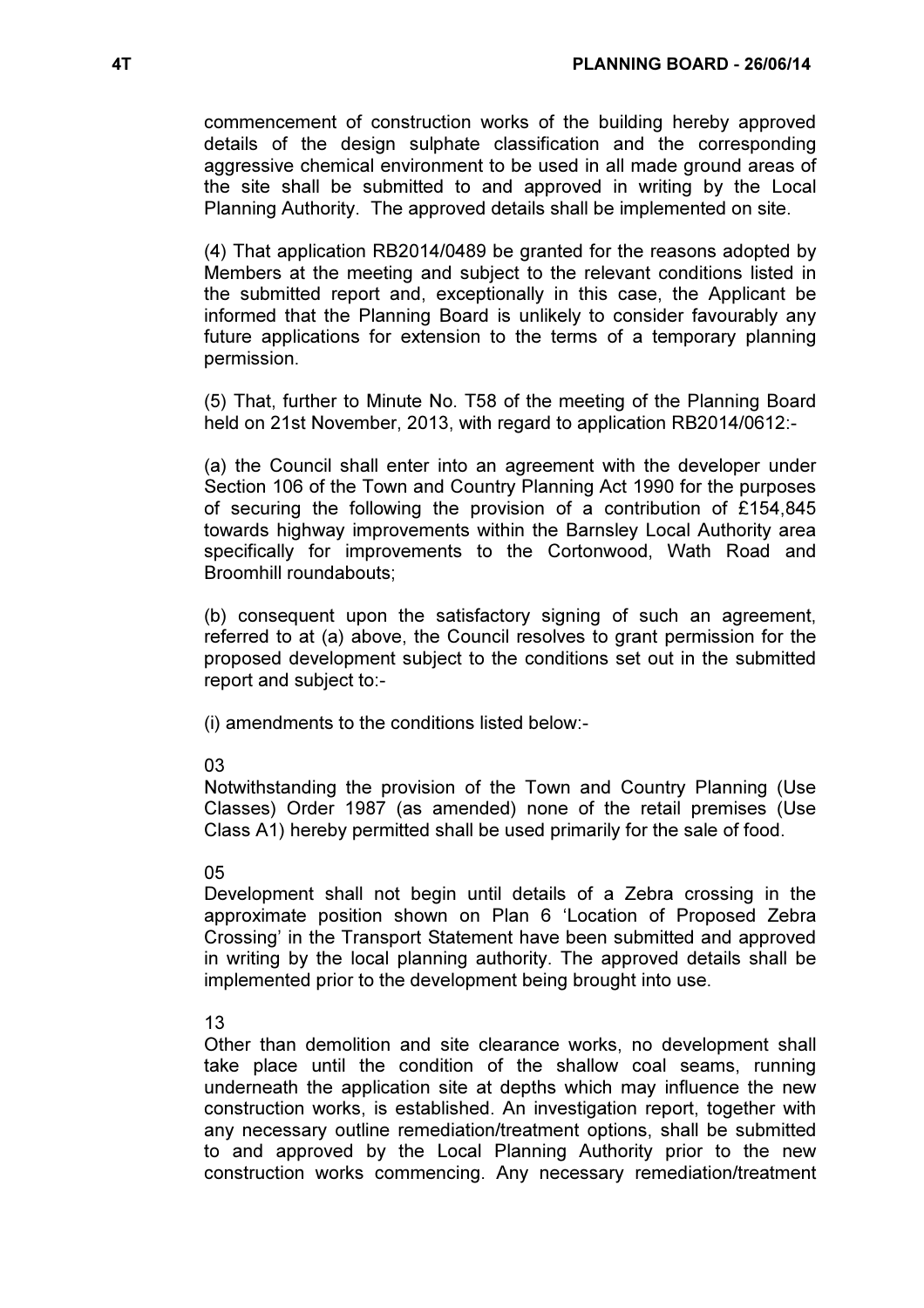works, as approved by the Local Planning Authority, shall take place prior to commencement of the new construction works.

(ii) the following additional conditions:-

15

No development shall take place until details of the proposed means of disposal of foul and surface water drainage, including details of any balancing works and off-site works, have been submitted to and approved by the Local Planning Authority.

Reason : To ensure that the development can be properly drained.

16

Unless otherwise approved in writing by the Local Planning Authority, there shall be no piped discharge of surface water from the development prior to the completion of the approved surface water drainage works and no buildings shall be occupied or brought into use prior to completion of the approved foul drainage works.

Reason : To ensure that no foul or surface water discharges take place until proper provision has been made for their disposal.

(iii) the inclusion of the following informative:-

Surface water from vehicle parking and hardstanding areas shall be passed through an interceptor of adequate capacity prior to discharge. Roof drainage should not be passed through any interceptor.

# T7. COURTESY CONSULTATION - OUTLINE APPLICATION FOR RESIDENTIAL DEVELOPMENT AT MANSFIELD ROAD, KILLAMARSH FOR S AND A PARSONS LTD. (RB2014/0598)

 Consideration was given to a report of the Director of Planning and Regeneration Service concerning a courtesy consultation from North East Derbyshire District Council in respect of the outline application (means of access not reserved) for residential development (Major Development/Departure from Development Plan) at land owned by S. and A. Parsons Building Contractors Ltd., Mansfield Road, Killamarsh (Derbyshire) for S. and A. Parsons Ltd.

The report stated that the application site is approximately 0.89 hectares of land located adjacent to the junction between Woodall Road and Mansfield Road, Killamarsh. The site is currently occupied by a manufacturing factory and administration offices and a disused former pig farm. The indicative details submitted with the application stated that the proposal is for the erection of up to 34 new dwellings to be created on the site, 23 new dwellings to be constructed and the conversion of the existing factory building to 11 further units. This development will form a mix of one, two, three and four bedroom properties with a combination of